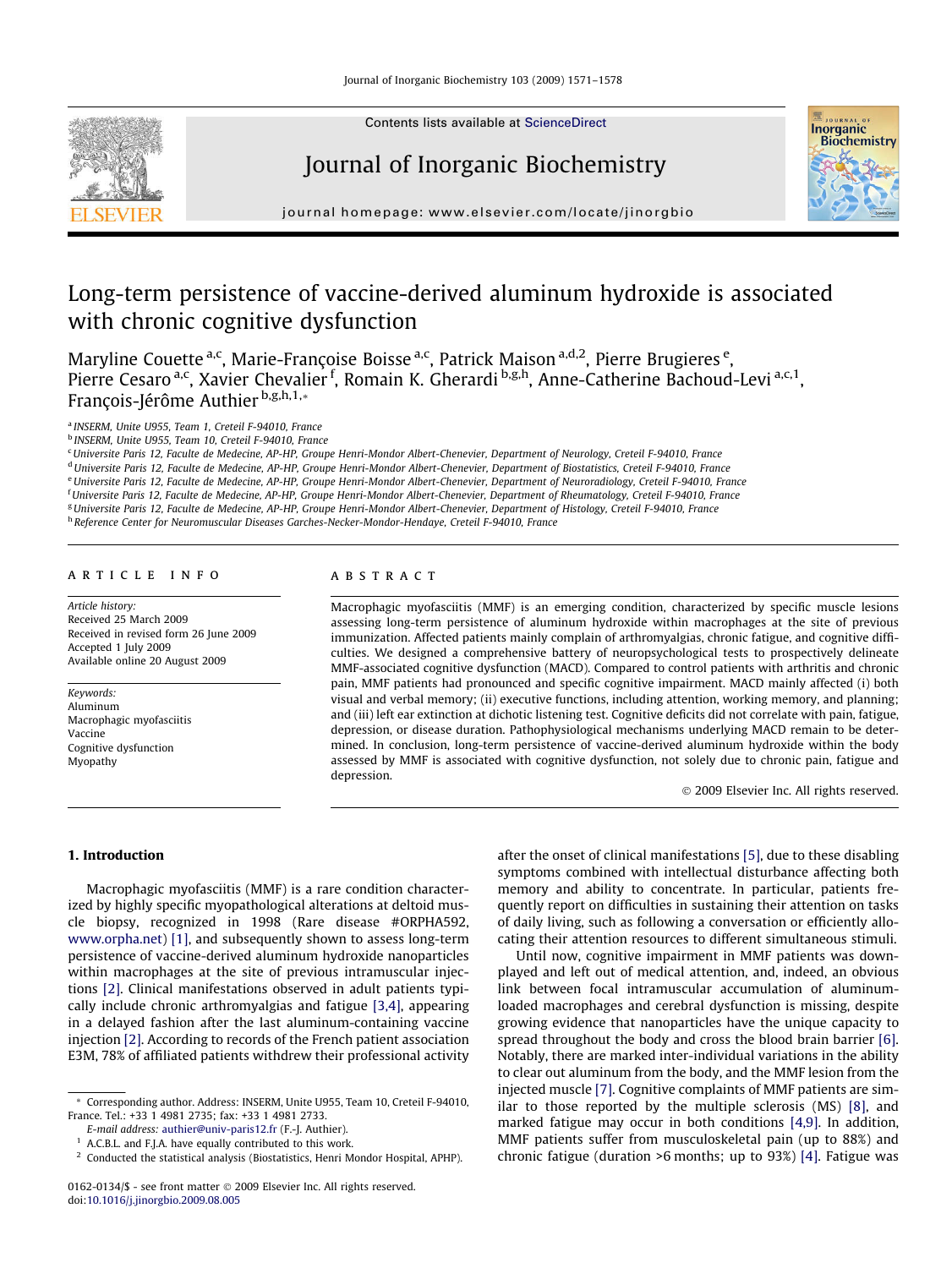found disabling in 87% of patients, most often affecting both physical and mental functioning, and 53% of patients fulfilled criteria for chronic fatigue syndrome (CFS), from either the CDC or Oxford [\[3\].](#page-7-0) A case-control study ordered by the French government agency AFSSAPS (Agence Française de Sécurité Sanitaire des Produits de Santé), confirmed a higher rate of fatigue in patients with MMF compared to other neuromuscular disorders [\[10\]](#page-7-0). Moreover, impact of fatigue on daily living assessed by Fatigue Impact Scale was higher in MMF patients, and mental fatigue (i.e., cognitive disturbance) was the principal component [\[10\].](#page-7-0) As depression and anxiety are known to interact with fatigue on cognitive functioning [\[11\]](#page-7-0), it appears mandatory to determine whether neuropsychological impairment in MMF patients could be ascribed to a non-specific combination of pain, fatigue, and depression, as previously reported in other chronic pain syndromes [\[12,13\]](#page-7-0), or reflects a more specific condition.

The present study was designed to characterize the MMF-associated cognitive dysfunction (MACD) and to assess its specificity. It demonstrates that almost all adult MMF patients have a measurable and stereotyped cognitive dysfunction, distinct from nonspecific cognitive alterations induced by chronic pain, fatigue or depression.

#### 2. Patients and methods

#### 2.1. Global design of the study

As a preliminary exploration, retrospective analysis of routine neuropsychological evaluation of 22 MMF patients was carried out to set up a comprehensive battery of neuropsychological tests allowing precise delineation of the MACD clinical profile. Then, using these tests, MACD was prospectively evaluated in another series of 25 unselected patients with MMF at muscle biopsy. This was done using a two-step procedure. The first step consisted in a case-control study aiming at determining if MMF patients are more cognitively impaired than control patients with chronic painful disease. The neuropsychological profile of 11 MMF-patients was compared to 11 patients with inflammatory joint disease and chronic pain (controls, CTL). In the second step, 14 additional MMF patients were included, then forming a cohort of 25 patients allowing us to refine the depiction of MACD and to determine if clinical factors may influence MACD severity.

### 2.2. Participants

The cohort of prospectively evaluated MMF patients included 25 patients with biopsy-proven MMF without taking cognitive complaint into consideration. Histological MMF lesions were defined by focal accumulations of cohesive large aluminum-loaded macrophages in epi-, peri-, or endo-mysium, without formation of epithelioid or multinucleated giant cells ([Fig. 1\)](#page-2-0), as previously described (1, 2; for methods, see Supplementary data, E-Appendix 2). Patients were consecutively included, following a two-steps procedure: (1) checking of muscle biopsy findings; (2) exclusion of patients with evidence for previous overt neurological disease that may impair cognitive functioning, such as MS, cerebrovascular disease or degenerative brain disease, from the examination of their medical files. For each patient, clinical evaluation included medical history, symptoms notification, neurological examination, quantification of fatigue by visual analogical scale (VAS; from 0 'no fatigue' to 10 'extreme fatigue'), and depression level evaluation by Montgomery and Asberg depression rating scale (MADRS) and self report centre for epidemiologic studies depression (CES-D) [\[14\].](#page-7-0) Neuropsychological evaluations were conducted at the Interventional Neuropsychology platform of Créteil, France (INSERM/ U955-Team 01).

Because of non-fortuitous association between MMF and MS [\[4,9\]](#page-7-0), brain MRI including FLAIR, proton-density–weighted or T2 weighted and gadolinium-enhanced T1-weighted MR scans, is systematically performed in routine evaluation of MMF patients in France. In the setting of present study, all MR images were acquired using vendor-supplied sequences approved for clinical use. Patients were scanned either on a 1.5T (AVANTO Siemens) or on a 3T (ACHIEVA Philips) MRI system using an eight-channel head coil. All sequences applied were standard, approved, vendor-supplied pulse sequences. No new experimental sequences were pioneered in this study. Axial 2D, 5 mm thick slices, with a 256 mm<sup>2</sup> FOV, were acquired with the following sequences and parameters: (i) T1-weighted Gradient Echo sequences: TR/TE: 285/6.14, matrix: 512  $\times$  448, nexc: 2 on the 1.5 T system and TR/ TE: 252/4.6, 512  $\times$  512 matrix, nexc: 2 on the 3T system; (ii) Turbo spin-echo FLAIR sequences: TR/TI/TE: 9000/2500/99, matrix: 256  $\times$  256, nexc:1, parallel imaging with an acceleration factor:2 on the 1.5 T system and TR/TI/TE: 11000/2800/125, matrix:  $512 \times 512$ , nexc:1, parallel imaging with an acceleration factor:2 on the 3T system; (iii) Axial and sagittal Turbo spin-echo T2 weighted sequences: TR/TE:  $4000/116$ , matrix:  $512 \times 448$ , nexc:1 on the 1.5 T system and TR/TE:3085/80, matrix:  $512 \times 512$ , nexc:1 on the 3T system.

The duration of disease was estimated by calculating for each patient the delay elapsed from last aluminum-adsorbed vaccine administration to the onset of symptoms (Vaccine-Onset  $\Delta$ ), deltoid muscle biopsy (Vaccine-Biopsy  $\Delta$ ), and neuropsychological testing (Vaccine-Test  $\Delta$ ), and from onset of symptoms to neuropsychological testing (Onset-Test  $\Delta$ ). Vaccine-Onset  $\Delta$  reflects disease course; Onset-Test  $\Delta$ , the duration of clinical manifestations at time of neuropsychological evaluation; Vaccine-Biopsy  $\Delta$ , the minimum persistence time of aluminum within the body; and Vaccine-Test  $\Delta$ , the time elapsed from the last exposure to neuropsychological evaluation.

Controls (CTL) were 11 consecutive patients with a painful chronic inflammatory joint disease, including rheumatoid arthritis  $(n = 2)$  and ankylosing spondylitis  $(n = 9)$ . They were recruited on the basis of pain level and demographic data, without taking cognitive complaint into consideration. They had pain level  $\geq 5/10$ at VAS and were similar in age, educational level, fatigue (VAS) and depression (MADRS, CES-D) [\(Table 1](#page-2-0)). Written informed consent to participate to the study was obtained from all patients.

#### 2.3. Cognitive assessment

#### 2.3.1. Exploratory analysis

One of us (MC) retrospectively reviewed routine standard neuropsychological evaluations of 22 MMF patients including Rey– Ostereith complex figure (ROCF; 21/22), dichotic listening test (21/22), matrix (21/22) and letter–number sequencing (19/22) subtests of Wechsler adult intelligence scale (WAIS)-III, images arrangement subtest of WAIS-revised (WAIS-R; 18/22), Benton visual retention test (BVRT; 17/22), Grober & Buschke test (16/22), and California verbal learning test (CVLT; 7/22). MMF-patients were impaired in ROCF copy  $(p < 0.001)$  and recall  $(p < 0.001)$ , and in matrix and letter–number sequencing ( $p < 0.05$ ). These data were suggestive of executive dysfunction with alteration of both verbal working memory and visual memory. Results at dichotic listening test were above pathological threshold for 'words' condition (left ear:  $p = 0.025$ ; right ear:  $p < 0.001$ ) and 'sentences' condition in right ear  $(p < 0.001$ ; left ear: NS; left ear vs. right ear:  $p = 0.001$ ), such pattern being compatible with inter-hemispheric disconnection [\[15\]](#page-7-0).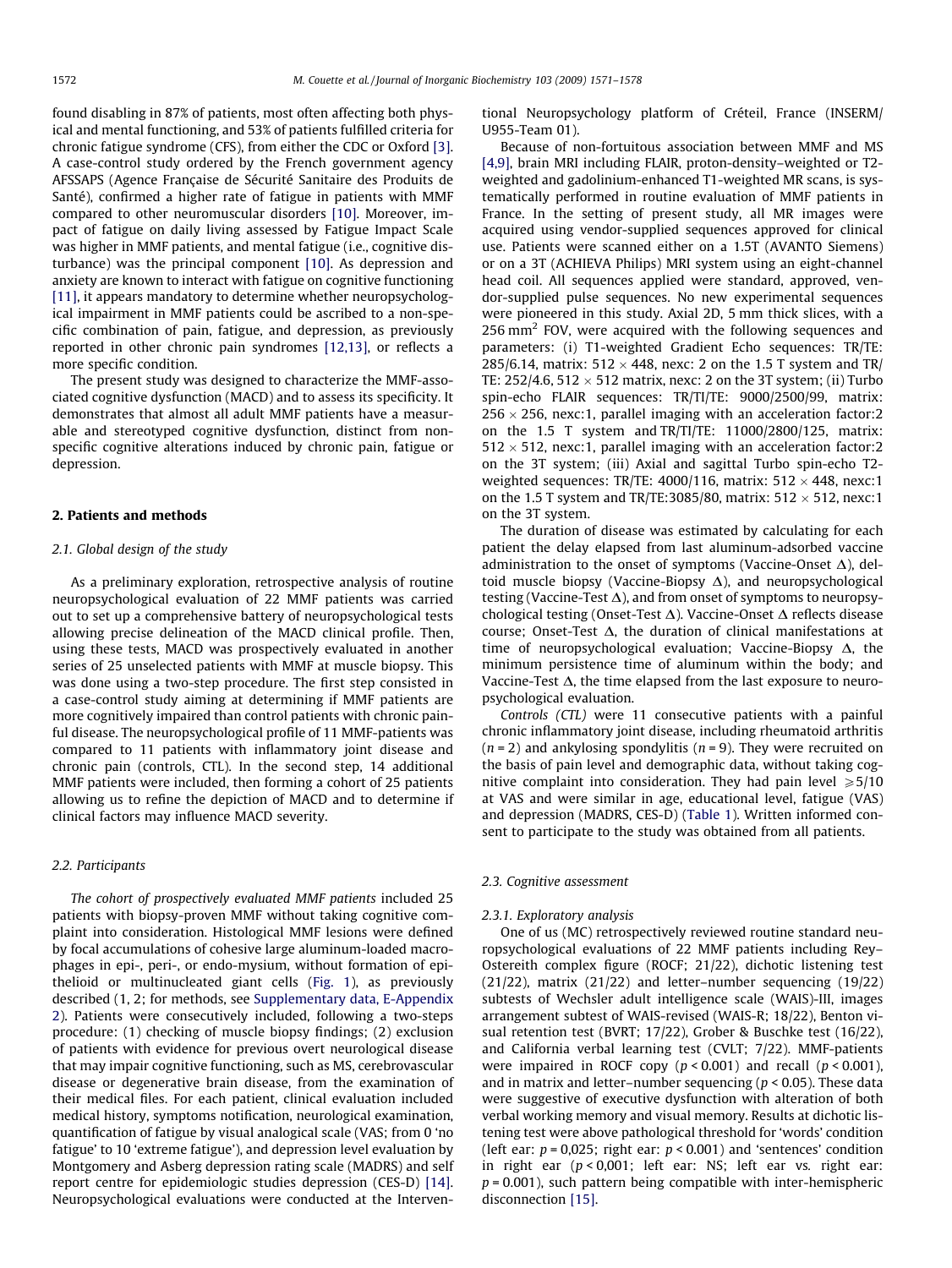<span id="page-2-0"></span>

Fig. 1. Macrophagic myofasciitis (MMF) lesions. Typical MMF lesions appearing as focal inflammatory infiltrates in perifascicular endomysium, made of large and basophilic CD68 + macrophages (arrows), intermingled with lymphocytes, and surrounding myofibers (A, C, D). Macrophages were strongly PAS-positive (B). Aluminum staining (Morin) showed marked cytoplasmic fluorescence of MMF macrophages (E) contrasting with the complete negativity of associated lymphocytes (star). The same field observed with fluorescence or differential interference contrast (DIC) microscopy showed that fluorescence originated from large cells with granular cytoplasmic contents (arrowheads), namely aluminum-loaded macrophages. Deltoid muscle biopsy, frozen (A and B) and paraffin (C–G) sections. (A and C): Hematoxylin–eosin; (B): Periodic acid-Schiff (PAS); (D): CD68, immunoperoxidase; (E–G): Morin staining, fluorescence (E and F) and DIC (G).

#### Table 1

Characteristics of patients at time of neuropsychological evaluation.

|                           | Case-control study  |                     |                 | Cohort study                    |
|---------------------------|---------------------|---------------------|-----------------|---------------------------------|
|                           | 11 MMF (mean-range) | 11 CTL (mean-range) | <i>p</i> -Value | 25 MMF $(11 + 14)$ (mean-range) |
| Male/female ratio         | 2/9                 | 5/6                 | 0.36            | 7/18                            |
| Age (years)               | $45.5(29-63)$       | $40.3(28-59)$       | 0.21            | $45.3(29-63)$                   |
| Educational level (years) | $13(10-17)$         | $12.8(9-16)$        | 0.87            | $12.2(7-17)$                    |
| MADRS score               | $10.8(4-30)$        | $9.9(6-16)$         | 0.67            | $13.5(4-37)$                    |
| Pre-test fatigue level    | $4.1(0.8 - 7.5)$    | $5.1(1.9-8)$        | 0.22            | $4.0(0.8-8)$                    |
| Post-test fatigue level   | $6.1(4.7-8.8)$      | $6.5(5-8)$          | 0.59            | $5.9(3.5-9.5)$                  |

# 2.3.2. Tests used for prospective analysis

From these results a comprehensive neuropsychological battery was designed for prospective assessment. Three subtests of WAIS- R were chosen to assess general cognitive functioning: 'Block design' evaluating visuo-perceptual abilities; 'vocabulary' which gives an estimate of pre-morbid level and semantic knowledge;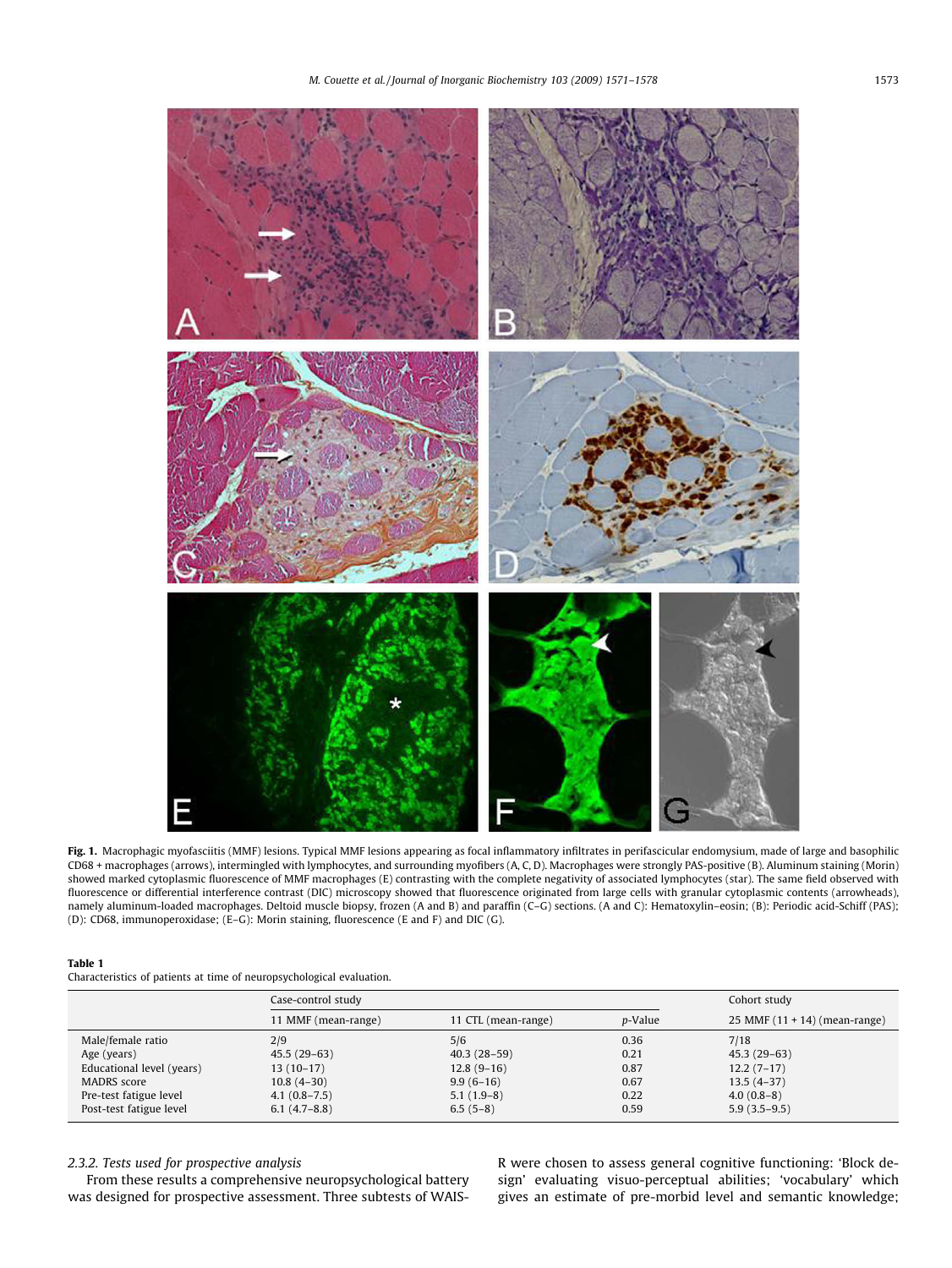<span id="page-3-0"></span>and 'pictures arrangement', evaluating planning. An estimate of current non-verbal reasoning abilities was provided by the 'matrix' subtest from WAIS III. Verbal memory was assessed for short-term function trough the 'digit span' while long term episodic memory used the CVLT. Short-term visual memory was assessed by the 'Corsi block tapping test' and the BVRT, and long-term visual memory by ROCF recall three minutes after the copy. The testing of executive function included the trail making test A and B, and the verbal fluency tasks (letter P and animals in 2 min) for cognitive flexibility; The Zazzo's cancellation test for attention; the Stroop test for inhibition abilities; the ROCF copy and Images arrangement from the WAIS-R for planning; and the letter–number sequencing from the WAIS III and the Brown–Petersen test for working memory. Language abilities were evaluated by the vocabulary subtest of WAIS-R, verbal fluencies, and a picture naming using the 15-item Boston naming test. Ideomotor, ideational and dynamic praxis were systematically explored using a standardized protocol of the neuropsychological unit. Briefly, 13 gestures were imitated with hands, three symbolical gestures, five pantomimes, three mimed postural gestures and two dynamic gestures sequencing. Dichotic listening test was used to detect an inter-hemispheric disconnection syndrome. References of used tests are quoted in E-Appendix 1 (Supplemental data).

#### 2.3.3. Achievement of neuropsychological profiles

To facilitate visualization of MACD specificities, we used composite scores, each score evaluating a specific domain of cognitive functioning and combining the more relevant tests by domain, while avoiding the classification of a test in several domains. For each score, we averaged the percentage of success rate obtained at tests forming the score, 100 representing the reference value. In the case-control study, 100 represented the mean results in controls. In the cohort study, 100 represented the normal value according to published norms. Ten specific domains were defined: attention, working memory, planning, inhibition, flexibility, visual memory, verbal memory, visuoperceptual organization, language, and praxis. Attention composite score corresponded to combination of the three Zazzo's Cancellation Task conditions. A planning score was issued from the ROCF copy and the Pictures Arrangement; an inhibition score from the interference part of Stroop task; a flexibility score from the part B of the trail making test; A working memory score was computed from backward span, letter–number sequencing and the four conditions of the Brown–Petersen task; a visual memory score computed from the Corsi span, the Benton VRT and the ROCF delayed recall; a verbal memory score from forward digit span and all the CVLT scores; a visuoperceptual organization score from ROCF copy, WAIS bloc design and matrix; a language score from WAIS vocabulary, Boston naming test score and verbal fluencies and a praxis score. To allow immediate visualization of neuropsychological profiles, results were represented in radar graphs.

#### 2.4. Statistical analyses

Results were expressed as mean ± standard deviation. For each test, Z-scores were calculated in order to place obtained values in relation to pathological  $(-1.6SD)$  threshold. For each patient, Z was calculated from the formula  $Z = x - m/\sigma$ , x was being the patient's score; m, the predicted score; and  $\sigma$ , the standard deviation. Pathological threshold was defined according to Pointrenaud (1995) (Supplemental data, E-Appendix 1). Z-scores were used in correlation analysis with fatigue and depression levels, except for dichotic listening and Zazzo's cancellation test since no standard deviations are available in these tests. Mean performances of patients were compared to mean expected normative scores (paired t-test). Mean scores of both MMF patients and CTL were compared using Mann–Whitney test. Correlations were assessed by Spearman r test. Statistical analyses were carried out using GraphPad In-Stat<sup>®</sup> 3.05 software. Only a  $p$ -value < 0.05 was considered significant for all univariate analyses, which compensated multiple comparisons.

#### 3. Results

#### 3.1. MMF patients: medical history and clinical features [\(Table 1](#page-2-0))

Prospectively evaluated MMF patients had chronic fatigue lasting more than 6 months (25/25, 100%), myalgias (24/25, 96%), arthralgias (21/25, 84%), cognitive complaints (17/25, 68%), and mood disorders (13/25, 52%). Delay (median; range) elapsed from first symptoms to neuropsychological evaluation was 69.2 months (72; 30–133). The quantification of fatigue by visual analogical scale (VAS) showed heterogeneity of both baseline fatigue level before examination (median: 4.0; range: 0.8–8), and fatigue level after neuropsychological evaluation (median: 5.9; range: 3.5– 9.5). Thirteen patients (52%) reached depression threshold according either MADRS or CES-D scale (MADRS: 40%; CES-D: 48%), only one patient being found severely depressed at both scales.

Delay (median; range) elapsed from last vaccine injection to first symptoms was 20.6 months (6; 0–96), to biopsy 67.6 months (72; 12–144), and to neuropsychological evaluation 89.8 months (89; 30.5–165). None of the patients had physical neurological signs suggestive of CNS involvement at time of muscle biopsy. Brain MRI was normal in 16/25 (60%) or showed non-specific brain supratentorial white matter T2-weighted hyperintensities in seven patients, small and punctuate in six, nodular in one. Two patients had other MRI changes including the sequel of a single small cerebellar ischemic lesion in one, and a silent carotid aneurysm in the other one. Patient #12 unexplainably died during sleep at age 37. Autopsy was denied.

3.2. Case-control study: evidence for specific cognitive dysfunction in association with MMF

MMF patients' cognition tests were more severely impaired than control patients with similar levels of pain, fatigue, and depression (Fig. 2; Supplemental data, E-Table 1). Actual intellectual abilities assessed by abstract reasoning (Matrix WAIS subtest), were found similar in MMF patients and controls, but test-by-test



Fig. 2. Comparison of neuropsycological profiles in macrophagic myofasciitis (MMF,  $n = 11$ ) and arthritic (CTL,  $n = 11$ ) patients. Composite scores are shown in percentage (100 indicates value obtained in CTLs).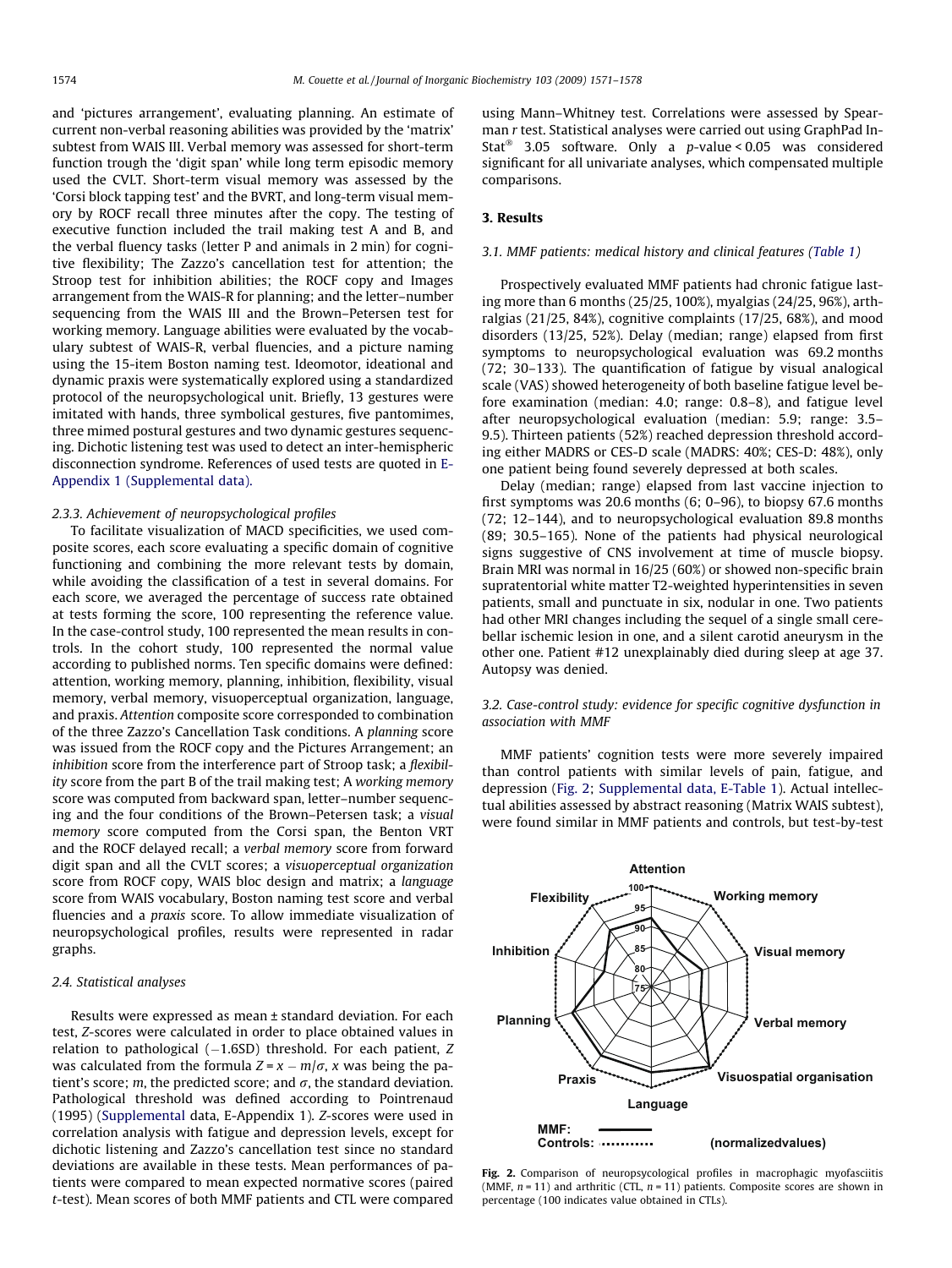analysis showed distinctive cognitive alterations in MMF patients. Executive functions analysis revealed deficits in working memory as assessed by Brown–Petersen test ( $p < 0.02$  for 5 s delay), and in inhibitory control, as assessed by Stroop interference part ( $p$  < 0.05). Memory tests showed that MMF patients were more severely impaired than controls in visual immediate memory, as assessed by Benton VRT ( $p = 0.001$ ). Conversely, neither short-term verbal memory nor long-term visual and verbal memories were affected. MMF patients and controls had similar results for language, praxis and visual gnosia functions, except for the Boston naming test where MMF patients named worse than controls ( $p < 0.02$ ). Finally, dichotic listening test was found impaired in MMF patients for the sentence repetition part of the task and for the left ear (left ear, MMF vs. controls:  $p < 0.05$ ; MMF, left ear vs. right ear:  $p < 0.05$ ), but not in the other test conditions (word repetition) (Fig. 3). Composite scores-based neuropsychological profiles ([Fig. 2\)](#page-3-0) further emphasized the discrepancies between MMF and arthritic patients, with decoupling, mainly affecting executive functions.

# 3.3. Cohort study: characterization of MMF-associated cognitive dysfunction (MACD)

Patient-per-patient analysis showed that at least one test gave results below the pathological threshold in all patients (100%), at least three tests in 18 (72%), at least five tests in four (16%). They displayed poor performance in immediate memory on both verbal and visual material (digit forward span,  $p < 0.01$ ; Corsi block tapping test,  $p < 0.001$  and Benton visual retention test (BVRT),  $p = 0.06$ ). While long term episodic memory seemed to be spared as assessed by normal scores at California verbal learning test (CVLT), MMF patients presented impairment of visual long-term memory with a pathological recall in the Rey–Ostereith complex figure (ROCF) ( $p$  < 0.01). Language, praxis and visuo-spatial abilities were spared. Attentional deficit, which patients commonly complain of, largely contributed to the poor performances at the digit span (forward,  $p < 0.01$  and backward,  $p < 0.001$ ), the Corsi BTT ( $p < 0.001$ ), the Zazzo's Cancellation Tasks ( $p < 0.001$  for the three parts) the trail making tests A and B ( $p < 0.05$ ) and finally the 0, 5, 10 and 20 s-delay part of the Brown–Petersen test ( $p < 0.05$ ). Working memory was especially altered in the backward digit span and



Fig. 3. Dichotic listening test, 'sentences' condition. Results in CTL (left panel; black: left ear; grey: right ear) and MMF patients (right panel; ultramarine: left blue; light blue: right ear). In MMF patients, the significant difference observed between left ear and right ear indicates inter-hemispheric dysconnexion.

the Brown–Petersen test. A comparison between WAIS subtests revealed tendency for weaker scores in letter–number sequencing than vocabulary tasks ( $p = 0.06$ ), suggesting working memory deficiency, whereas the standard score was not pathological according to the WAIS scale. Consistently with a classical dysexecutive syndrome, MMF patients displayed pathological performances on the copy of the ROCF  $(p < 0.01)$  mainly because of a disorganized structure construction, suggesting planning alteration at least in the visual construction (Fig. 4). Performance at the verbal fluency tasks was not significantly altered. Finally, the dichotic verbal auditory test confirmed results previously observed in both the exploratory and the case-control studies: MMF patients performed poorly only in the repetition of sentences displayed in the left ear (not different from pathological threshold,  $p = 0.45$ ) and were normally above the pathological threshold (significant difference) in the other conditions. This left ear extinction in MMF patients could reflect either inter-hemispheric disconnexion or alterations in right primary auditory areas. ([Figs. 5 and 6;](#page-5-0) Supplemental data: E-Table 2).

Composite scores, defining the normative scores as 100, displayed deficits in working memory, visual memory and visuoperceptual organization and, to a lesser extent, in planning, while remaining functions were spared [\(Fig. 6](#page-5-0)).

Cognitive impairment did not correlate with neither fatigue level (visual analogical scale) nor depression (MADRS and CES-D scores) except in a few circumstances (Spearman  $r$  test): the 0 s-delay part of the Brown–Petersen and the ROCF copy with fatigue level ( $p = 0.03$  and  $p = 0.02$ , respectively). These findings indicated that fatigue had only a marginal impact on results, and that neither fatigue nor depression could be responsible for cognitive dysfunction.

Brain MRI abnormalities were not correlated with cognitive damage. The mean number of pathological tests was 3.2 (range 1–8) in patients with normal brain MRI and 3.7 (1–7) in patients with abnormal brain MRI (NS). Moreover, we were unable to find a single test correlated with brain MRI abnormalities. In particular,



Fig. 4. The Rey–Ostereith complex figure (ROCF). In the administration of the test, subjects are shown the figure (A) and asked to copy it while it is in full view (ROCF Copy). Next the figure is taken away, and after a designated time period (threemindelay for differed recall), subjects are asked to reproduce the figure from memory (ROCF Memory). Sample ROCF Copy drawings from healthy control (B) and MMF patients (C and D). In order to follow the drawing process, four different colored pens were successively used. (B) Normal copy of ROCF (Type I), starting from larger components to ending by smaller ones, i.e. from frame (blue) to details (red); color order (from 1 to 4): blue/pink/green/red. (C and D) Type IV abnormal results. Here, patients had planning disorder and used a piecemeal strategy evidenced by the different colors, leading either to almost accurate reproduction (C) or to deconstructed drawing (D); color order (from 1 to 4): C, blue/pink/green/red; D, blue/red/black/purple.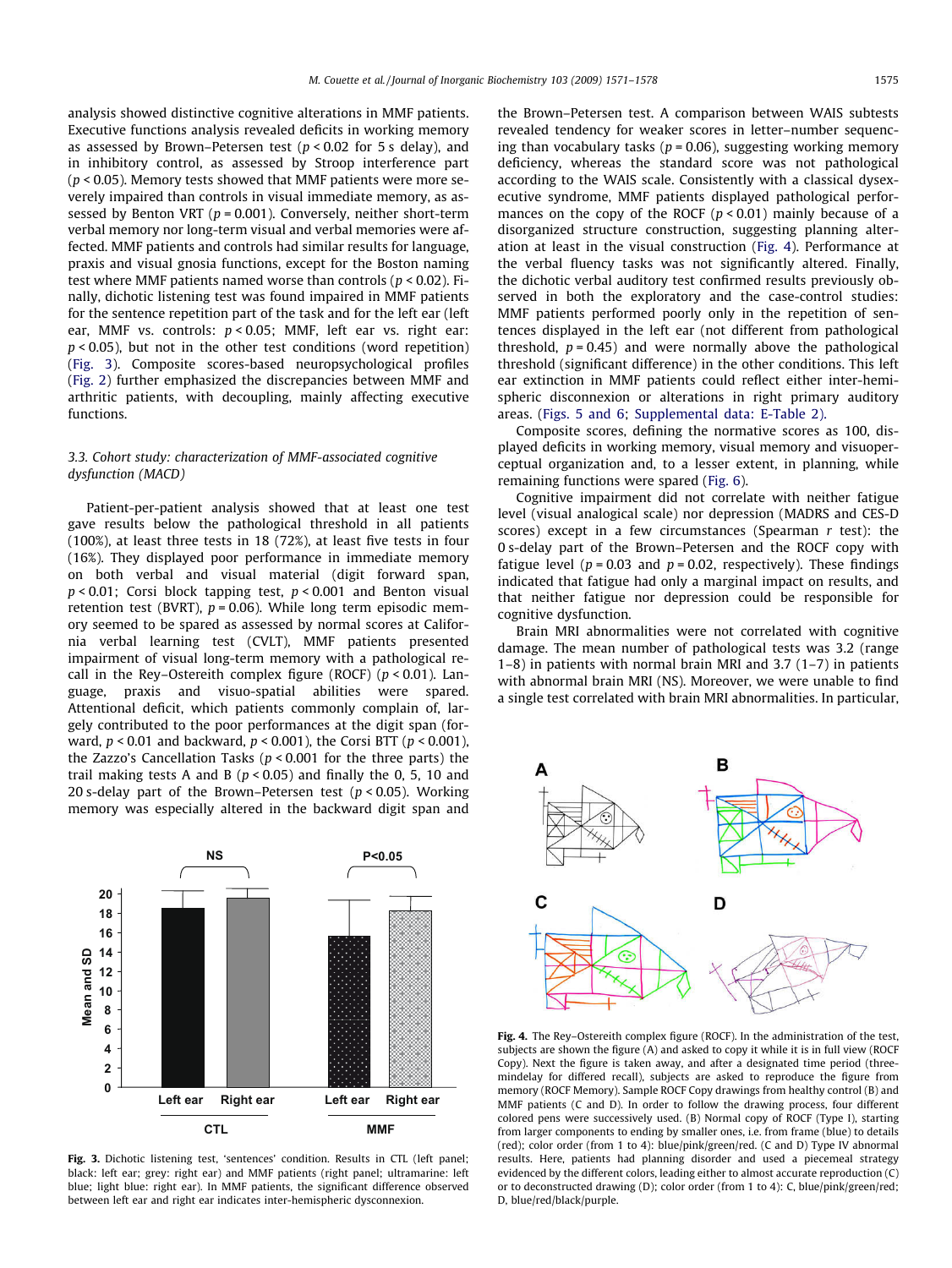<span id="page-5-0"></span>

Fig. 5. Macrophagic myofasciitis patients ( $n = 25$ ): neuropsychological profiles with composite scores in percentage.



Fig. 6. Neuropsychological evaluation of MMF patients ( $n = 25$ ): Percentages of pathological scores for each test distributed according to main evaluated domains.

among the five patients with impaired dichotic listening, four had normal brain MRI, and one had unspecific small punctuate hypersignals.

To evaluate if duration of the pathological process correlates with the severity of cognitive impairment, we compared temporal parameters (Vaccine-Onset  $\Delta$ , Vaccine-Biopsy  $\Delta$ , Vaccine-Test  $\Delta$ , Onset-Test  $\Delta$ ) with results obtained at the three most sensitive tests, i.e. Brown–Petersen, ROCF and Dichotic Listening, and with the total number of tests reaching pathological threshold per patient. None of the temporal parameters correlated with cognitive performance.

# 4. Discussion

This study shows that almost all MMF patients exhibit characteristic deficits at neuropsychological testing, consistent with cognitive complaint, and largely unrelated to pain, fatigue or depression.

MMF patients had a normal general intellectual level according mean scores obtained at WAIS subtests. However, analysis subtest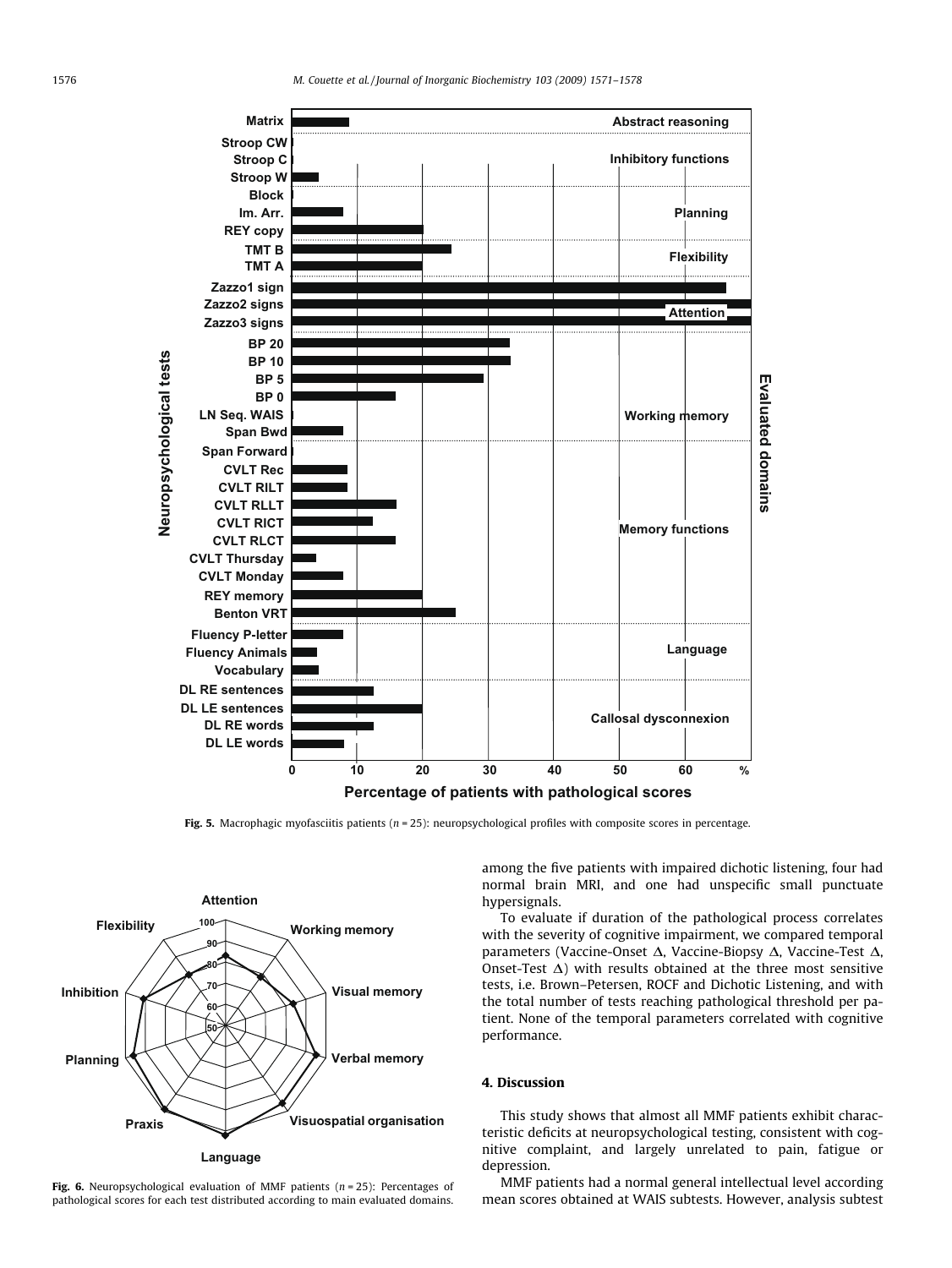by subtest showed that patients performed better at vocabulary subtest, which estimates pre-morbid intellectual ability [\[16\],](#page-7-0) than at letter–number sequencing subtest, which depends on current functioning. Such a discrepancy unmasks alteration of actual intellectual functioning in MMF patients, hidden by the seemingly normal results [\[17–19\]](#page-7-0).

Ad hoc neuropsychological battery provided precise depiction of MMF-associated cognitive dysfunction (MACD). Dysexecutive syndrome was the prominent feature of MACD, as attested by marked impairment of working memory, planning, flexibility, attention and inhibition. Both short-term and delayed visual memory and short-term verbal memory were also altered, while verbal episodic long-term memory and fluencies appeared preserved. Finally, dichotic listening test revealed inter-hemispheric disconnection.

Neuropsychological alterations have been reported in patients with chronic diffuse pain or depression [\[20\]](#page-7-0). In particular, patients with chronic widespread musculoskeletal pain compared to pain-free patients were shown to have attention deficit regardless of diagnosis [\[21\]](#page-7-0). The case-control study allowed us to point out and withdraw non-specific factors that may impact cognition, including depression, pain, fatigue and educational level. Compared to controls, MMF patients had similar general intellectual functioning (WAIS), but exhibited significant deficits in executive functions, and at dichotic listening for the left ear in ''sentences" condition. Consistently, the cohort-study showed a similar pattern at dichotic listening. Taken together, data indicate that MMF patients have a specific cognitive dysfunction combining impaired visual memory, dysexecutive syndrome and alteration of dichotic listening. Such a pattern is highly suggestive of cortico-subcortical organic damages, in fronto-parietothalamo-striatal areas, mainly affecting the dorsolateral prefrontal cortex [\[22,23\].](#page-7-0) Disturbances at dichotic listening most often indicate deep white matter damages. Conventional MRI failed to reveal structural brain changes underlying MACD. Accordingly, we believe that further studies dealing with MACD should use diffuse tensor imaging that may reveal diffuse axonal injury or changes of white matter microstructural integrity, and 3D-MRI that allows measurement of cortical thickness and detection of atrophy.

Most patients with MMF fulfill criteria for chronic fatigue syndrome (CFS) [\[3\]](#page-7-0), a complex multidimensional condition in which fatigue can manifest in multiple forms including mental fatigue [\[24\].](#page-7-0) One important symptom domain in CFS is cognitive dysfunction, 50–80% of CFS patients reporting cognitive difficulties. Although neurocognitive symptoms may considerably contribute to social and occupational dysfunction, their genuineness is still debated in this setting. Most often reported cognitive disorders in CFS refer to memory, concentration/attention, and information-processing speed [\[24–27\]](#page-7-0). Notably, the impairment of visuomotor skills ascribed to working memory deficits in CFS patients [\[28,29\]](#page-7-0), is reminiscent of that found in MMF patients. We have previously proposed MMF histological lesions as a marker of a particular subset of CFS. So far, the prevalence of biopsy-proven MMF among CFS patients remains undetermined. Considering the extensive use of aluminum hydroxide-containing vaccines worldwide, it seems plausible that a number of MMF patients could have been enrolled in previous studies evaluating cognitive functioning in CFS.

The pathophysiology of neurocognitive impairment in MMF is unclear. Current knowledge indicates that MMF-type macrophagic infiltrates are found only at the site of previous intramuscular injection of aluminum hydroxide-containing vaccines, but, to our knowledge, brain pathological examination has never been performed in MMF. Notably, various types of inflammatory processes may occur, remote from the specific MMF lesion, in the setting of associated MS and other autoimmune disorders [\[4,9\].](#page-7-0) Neurocognitive dysfunction in MS notably resembles that found in MMF since domains commonly impaired in MS are episodic memory, attention/concentration, processing speed, verbal fluency and executive functions such as concept formation, abstract reasoning, planning, monitoring, and visual perception [\[8\]](#page-7-0). Cognitive deficit is frequent in MS, ranging from 43% to 72% of cases [\[8\]](#page-7-0), and can occur early in the course of MS [\[30\],](#page-7-0) without clear correlation with physical disability or disease duration, and sometimes as an isolated feature [\[31\]](#page-7-0). However, the rate of cognitive dysfunction is out of proportion to that of overt MS in MMF (9% in our series [\[4\]\)](#page-7-0). Notably, MMF patients with overt MS were deliberately excluded from the studied cohort to avoid bias.

Neurocognitive disorders similar to that found in MMF may also be observed in various pathological conditions unrelated to MS. The impairment of attention, concentration and working memory has been also reported in patients chronically infected by HCV or HIV, independently of depression, fatigue, or drug abuse, and assigned to viral neuroinvasion through particleloaded mononuclear cells of the monocyte/macrophage lineage, used as 'Trojan horse' allowing viral penetration into the brain [\[32\]](#page-7-0). The local virus-induced release of cytokines and nitric oxide is thought to result in neurocognitive dysfunction [\[32\]](#page-7-0). Indeed, cytokines released by virally infected macrophages could induce synaptodendritic injury, thus affecting interneuronal communication and axoplasmic flow [\[33\].](#page-7-0) Higher cognitive functions critically depend on a most complex synaptodendritic network, which damage results in deficiencies in cognitive skills and behavior, as previously shown in HIV-associated cognitive dysfunction [\[33\]](#page-7-0). Notably severity of cognitive impairment in our patients did not correlate with disease duration, a finding more consistent with synaptodendritic injury than with neuronal loss, as previously reported in MS [\[31\].](#page-7-0) In summary, our results provide support to an emerging concept linking CFS, MS and HIV-related brain dysfunction [\[34\].](#page-7-0)

Exposure to aluminum may also induce chronic alterations of visual memory, working memory and attention/concentration, as previously reported in hemodialyzed patients [\[35\],](#page-7-0) metal inert gas welders [\[36\]](#page-7-0), and people accidentally exposed to drinking aluminum sulphate-contaminated water [\[37\].](#page-7-0) In addition, an increased body burden of aluminum has been reported in both CFS patients [\[38\]](#page-7-0) and MS patients [\[39\],](#page-7-0) and more recently in a single patient with MMF [\[40\].](#page-7-0) In animals, absorption of aluminum from i.m. injected aluminum hydroxide is significant and may eventually be complete [\[41\]](#page-7-0) that supposes entry in bloodstream and potential distribution to the whole body. Intramuscular injection of aluminum hydroxide adjuvant to rabbits was followed by entry of aluminum in brain [\[42\]](#page-7-0), which may persist in brain tissue for a long time [\[43\]](#page-7-0). Aluminum is highly neurotoxic (see review in [\[44\]](#page-7-0)). Parenteral administration of aluminum hydroxide suspension to mice was shown to induce behavioral and motor deficits, and increased neuronal apoptosis in brain [\[45\]](#page-7-0). In addition, aluminum opens the blood brain barrier [\[46\]](#page-7-0) and increases endothelial adhesion of circulating leukocytes [\[47\]](#page-7-0). Taken together, these data may suggest that MACD could be, at least in part, ascribed to aluminum toxicity, although further studies are clearly needed to substantiate this hypothesis.

In conclusion, this work is the first firm demonstration that cognitive dysfunction is a central feature in MMF, this dysfunction being much more frequent and severe than suspected by routine neurological evaluation. Instead of being a non-specific bystander effect of pain, fatigue or depression, MACD seems to reflect an underlying organic, inflammatory or toxic, brain involvement.